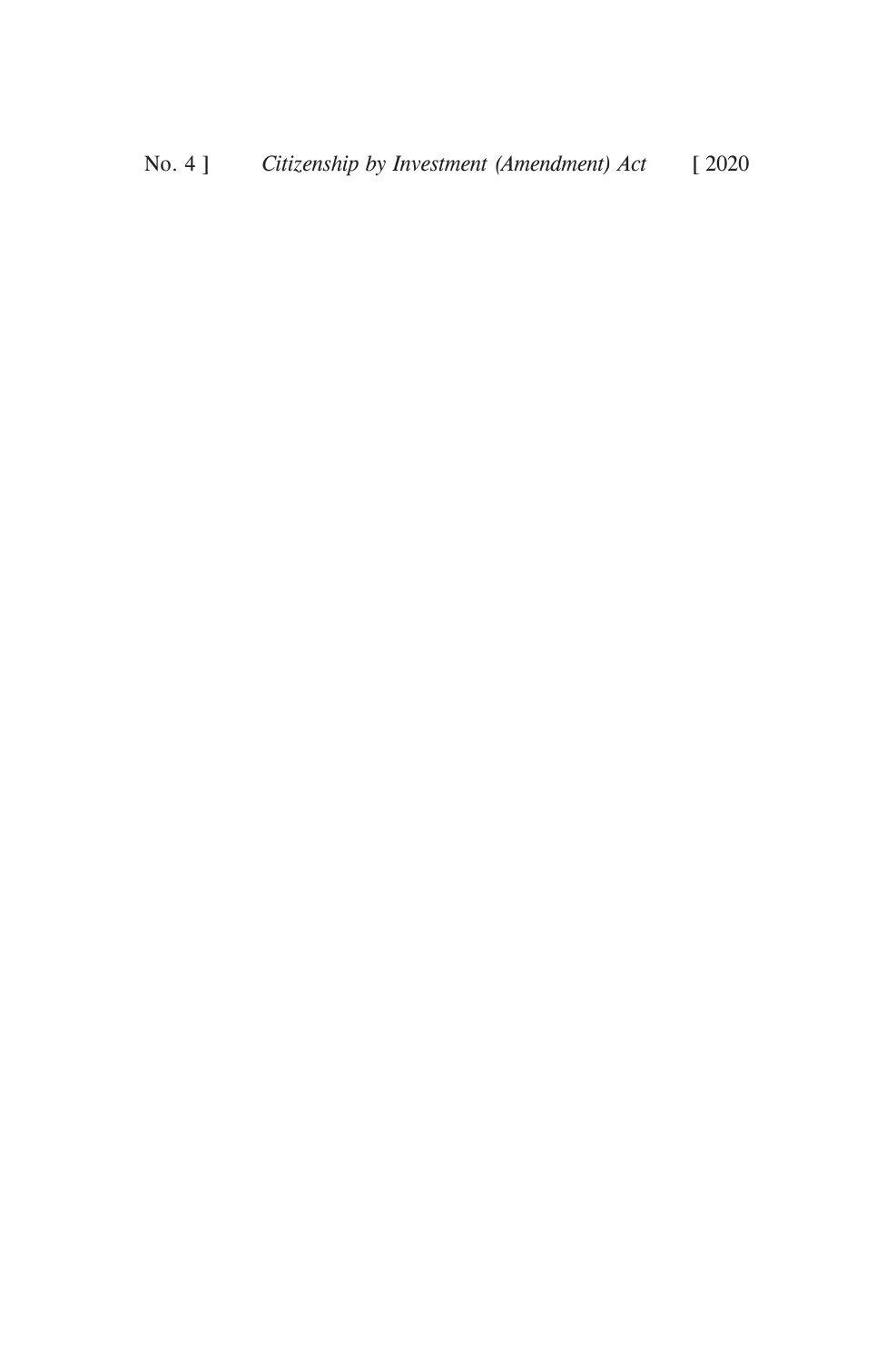No. 4 ] *Citizenship by Investment (Amendment) Act* [ 2020

I Assent

[L.S.]

NEVILLE CENAC, *Governor-General.*

*June 15, 2020.*

## **SAINT LUCIA**

#### **No. 4 of 2020**

**AN ACT** to amend the Citizenship by Investment Act, Cap. 1.20.

[ 17th June, 2020 ]

**BE IT ENACTED** by the Queen's Most Excellent Majesty, by and with the advice and consent of the House of Assembly and the Senate of Saint Lucia, and by the authority of the same, as follows: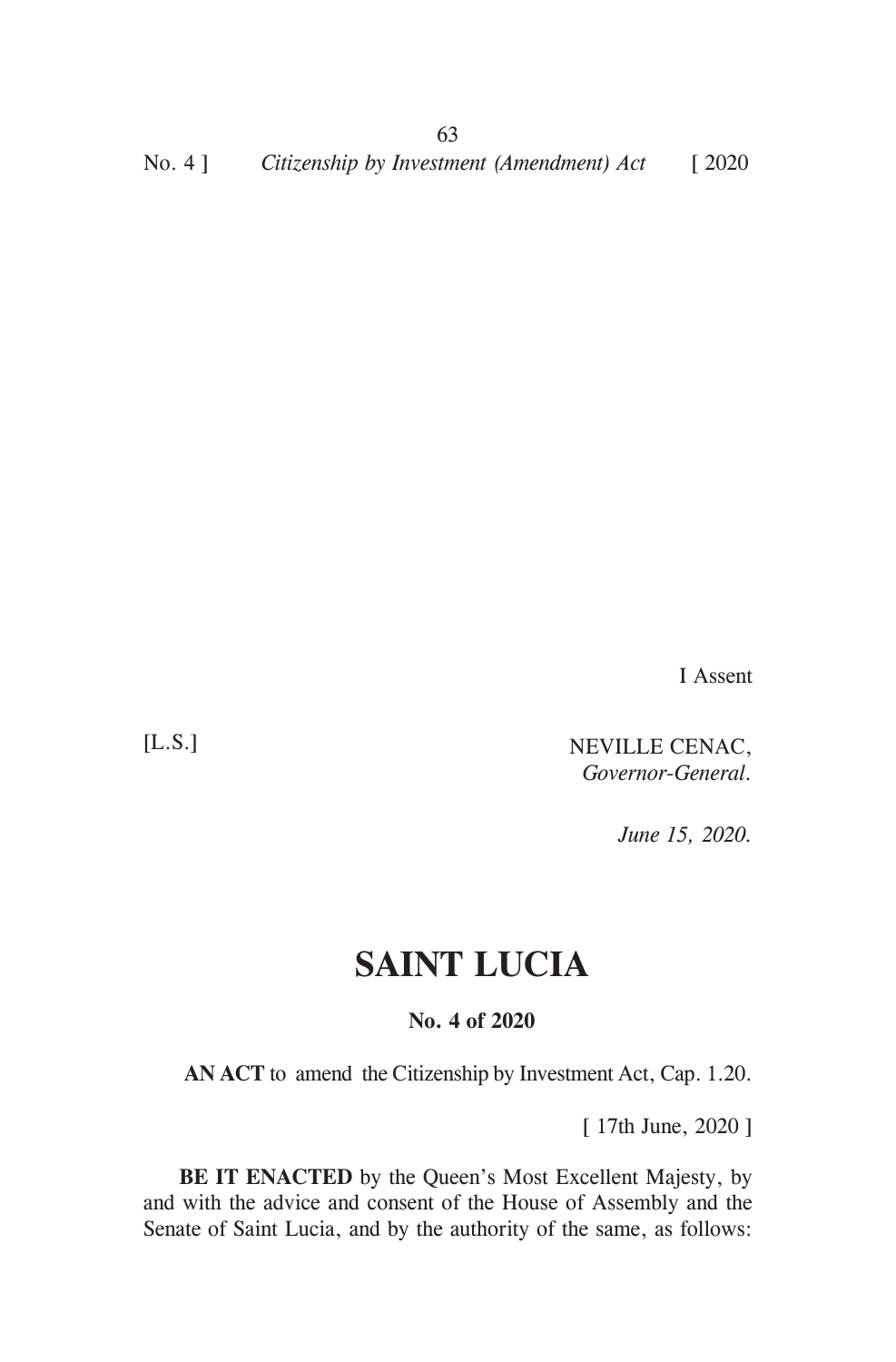#### **Short title**

**1.** This Act may be cited as the Citizenship by Investment (Amendment) Act, 2020.

#### **Interpretation**

**2.** In this Act, "principal Act" means the Citizenship by Investment Act, Cap. 1.20.

#### **Amendment of section 2**

**3.** Section 2 of the principal Act is amended by deleting the definition of "qualifying dependant" and by substituting the following —

""qualifying dependant" means —

- (a) a spouse of the applicant;
- (b) a child of the applicant or of his or her spouse who is twenty-one years of age or below;
- (c) a child of the applicant or of his or her spouse who is no more than thirty years of age and who is fully supported by the applicant;
- (d) a child of the applicant or of his or her spouse, of any age, who is physically or mentally challenged and who is fully supported by the applicant;
- (e) a parent of the applicant or of his or her spouse who is above fifty-five years of age and who is fully supported by the applicant;
- (f) a parent of any age who is physically or mentally challenged and who is fully supported by the applicant;
- (g) an unmarried sister or brother of the applicant who is below eighteen years of age and who has received the consent of his or her parent or guardian to make an application for citizenship by investment.".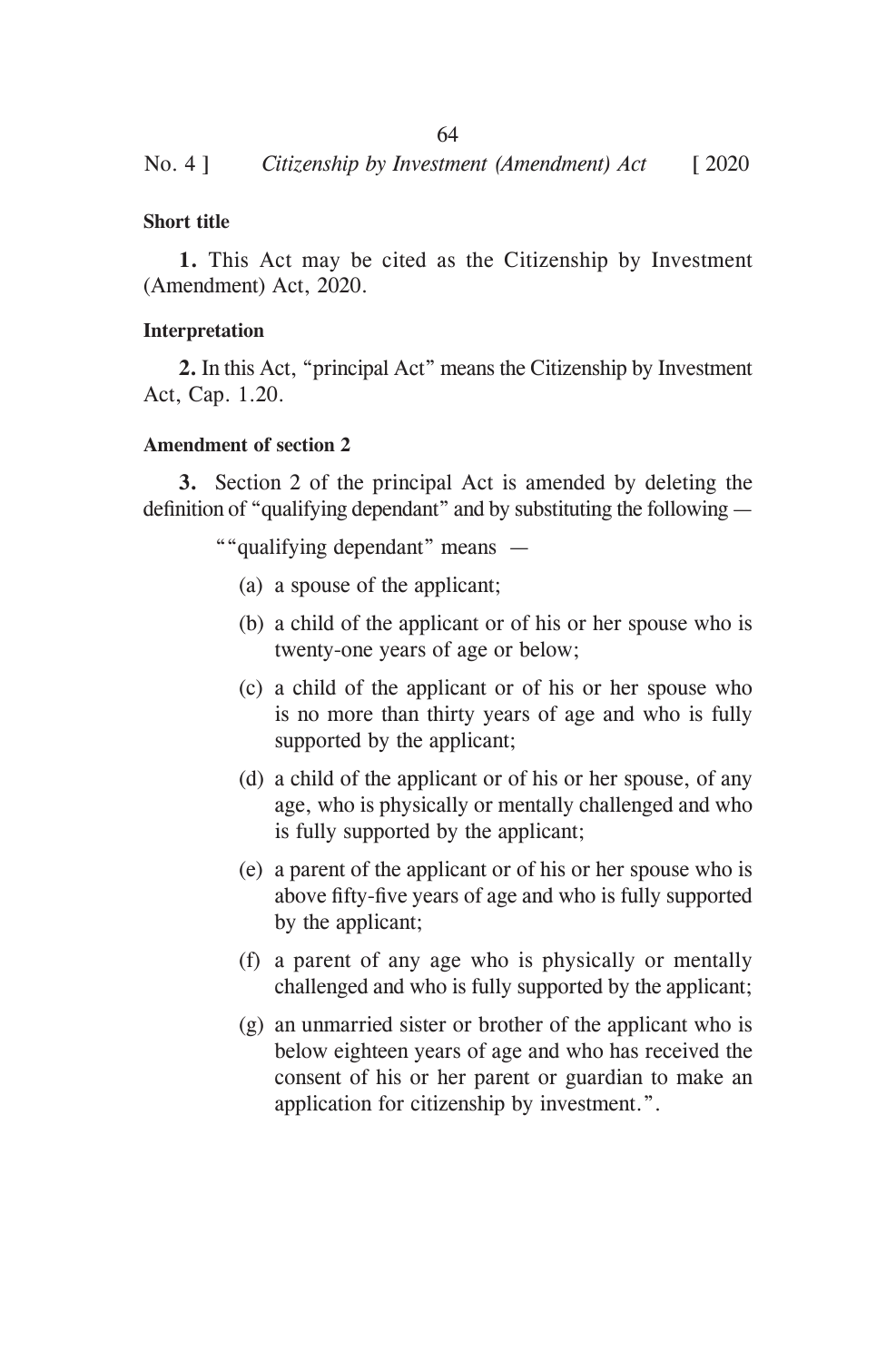#### **Amendment of section 36**

—

- **4.** Section 36 of the principal Act is amended
	- (a) by deleting subsection (1A) and by substituting the following —

 "(1A) Without limiting the generality of subsection (1), in the case of a qualifying investment of cash by a qualifying dependant, the Board may grant an application for citizenship by investment to the qualifying dependant of the citizen, if the Board is satisfied that the qualifying dependant —

- (a) is a child born, or legally adopted, after the application was made by the citizen;
- (b) is the spouse of the citizen and was married after the application was made by the citizen; and
- (c) was a qualifying dependant when the application was made by the citizen and the application for citizenship by investment of the qualifying dependant is made no more than five years after the application was made by the citizen.";
- (b) by deleting subection (4) and by substituting the following

 "(4) Where an application is approved under subsection (1)(a) the Board shall notify the applicant of the approval within thirty days of the decision and shall require —

- (a) payment of any other fees within sixty days; and
- (b) payment of the qualifying investment within ninety days of the grant of the application,

unless the applicant makes a request to the Board for an extension of the time specified under paragraphs (a) and  $(b)$ .";

(c) by deleting subsection (4A) and by substituting the following —

"(4A) On receipt of a request under subsection (4), the Board may grant an extension of time not exceeding ninety days from the end of the period specified under subsection